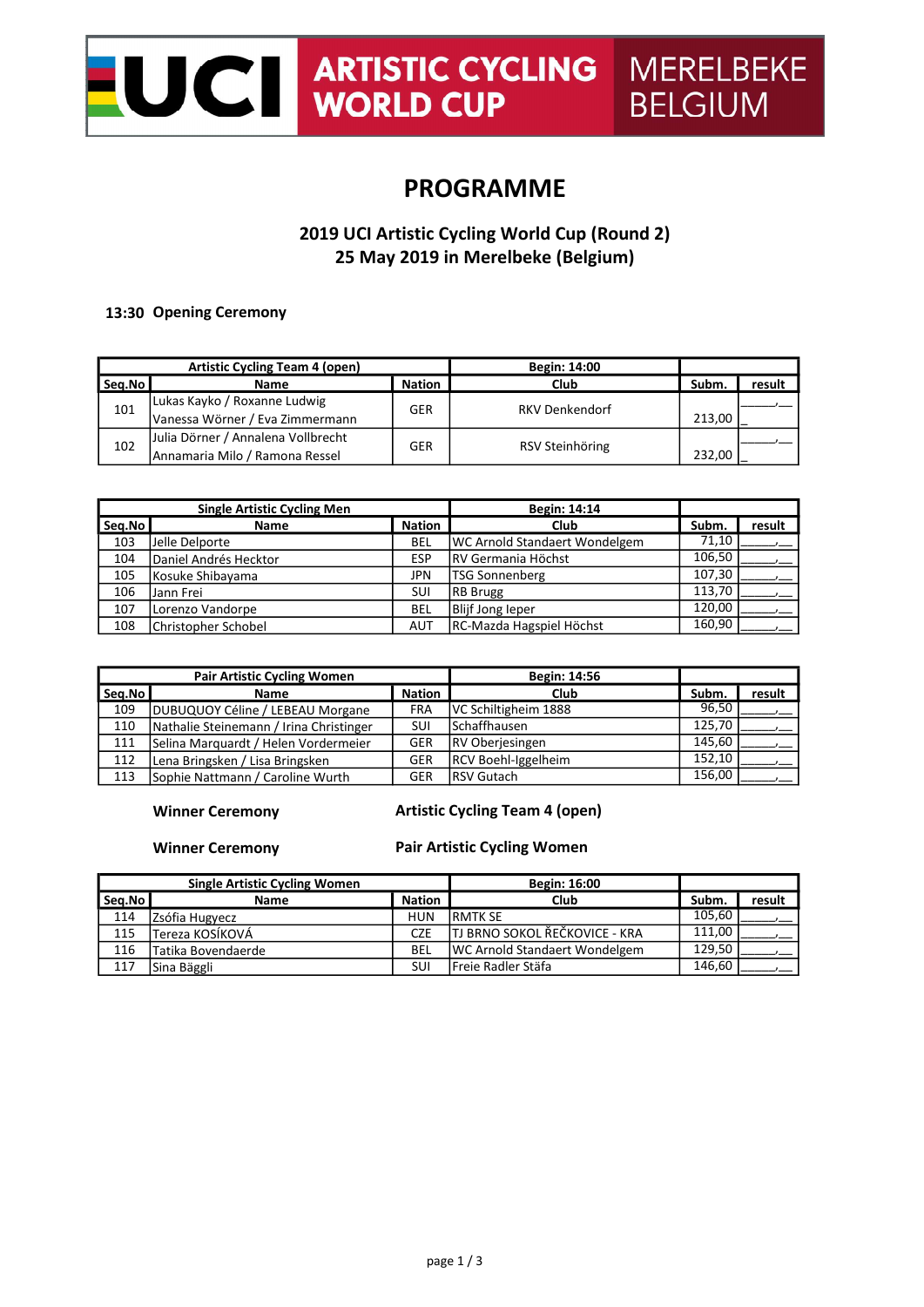# NERELBEKE<br>
WORLD CUP BELGIUM

## PROGRAMME

## 2019 UCI Artistic Cycling World Cup (Round 2) 25 May 2019 in Merelbeke (Belgium)

|     | <b>Single Artistic Cycling Men</b> | Begin: 16:25 |                               |        |  |
|-----|------------------------------------|--------------|-------------------------------|--------|--|
| 118 | Jakub MAŠEK                        | CZE          | TJ BRNO SOKOL ŘEČKOVICE - KRA | 169,20 |  |
| 119 | Csaba Varga                        | <b>HUN</b>   | <b>RMTK SE</b>                | 170,00 |  |
| 120 | Schön Martin                       | <b>HUN</b>   | <b>Bokodi SE</b>              | 180,00 |  |
| 121 | Lukas Burri                        | SUI          | Kunstradfahren Uzwil          | 187,70 |  |
| 122 | Marcel Jüngling                    | <b>GER</b>   | <b>RRV Dornheim</b>           | 201,20 |  |
| 123 | Morritz Herbst                     | <b>GER</b>   | <b>RSV Wendlingen</b>         | 206,70 |  |
| 124 | Lukas Kohl                         | <b>GER</b>   | IConcordia Kirchehrenbach     | 208,00 |  |

## Winner Ceremony

### Single Artistic Cycling Men

| Pair   |                                      | Begin: 17:33  |                                       |        |        |
|--------|--------------------------------------|---------------|---------------------------------------|--------|--------|
| Sea.No | <b>Name</b>                          | <b>Nation</b> | Club                                  | Subm.  | result |
| 125    | Jakub MAŠEK / Tomáš GRUNA            | <b>CZE</b>    | <b>ITJ BRNO SOKOL ŘEČKOVICE - KRA</b> | 118,70 |        |
| 126    | Dénes Füssel / Lisa Schwendemann     | <b>GER</b>    | <b>RSV Gutach</b>                     | 129.00 |        |
| 127    | Michael Quecke / Matthias Quecke     | <b>GER</b>    | <b>RMSV Bad Schussenried</b>          | 138.80 |        |
| 128    | Marcel Schnetzer / Katharina Kühne   | <b>AUT</b>    | <b>IRC Höchst</b>                     | 152.60 |        |
| 129    | Lukas Burri / Fabienne Hammerschmidt | SUI           | Kunstradfahren Uzwil                  | 163.90 |        |
| 130    | Patrick Tisch / Nina Stapf           | <b>GER</b>    | <b>RV Pfeil Magstadt</b>              | 165.40 |        |

| <b>Single</b> |                    | <b>Begin: 18:15</b> |                               |        |  |
|---------------|--------------------|---------------------|-------------------------------|--------|--|
| 131           | Nina Stangier      | SUI                 | Kunstradfahrer Uster          | 173.60 |  |
| 132           | Maren Haase        | GER                 | <b>RV Blitz Hoffnungsthal</b> | 193.00 |  |
| 133           | Milena Slupina     | GER                 | lTSV Bernlohe                 | 198.90 |  |
| 134           | Ilris Schwarzhaupt | GER                 | SportKultur Stuttgart         | 200.60 |  |

Winner Ceremony

Pair Artistic Cycling (open)

Winner Ceremony

Single Artistic Cycling Women

Closing Ceremony